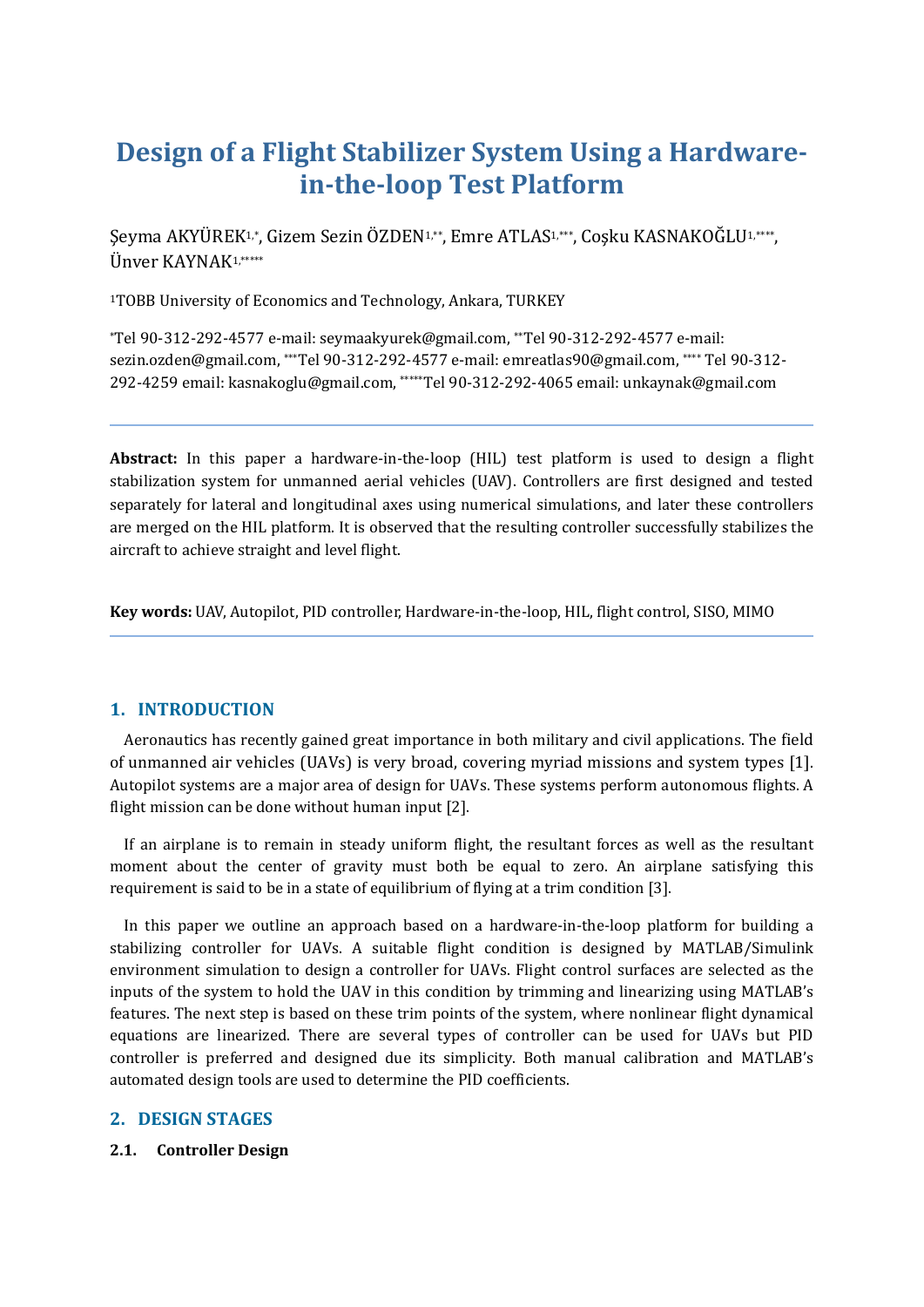A general treatment of the stability and control of airplanes requires a study of the dynamics of flight [4]. Much useful information can be obtained, however, from a more limited view, in which we consider not the motion of the airplane, but only its equilibrium states. This is the approach in what is commonly known as static stability and control analysis [4].

 Elevators and ailerons are flight control surfaces. Elevators are surfaces on the tailplane (the horizontal part of the tail assembly). While the entire tailplane surface helps stabilize the aircraft during flight, the elevators apply pitch by angling the trailing (rear) edge of the tailplane up or down... Ailerons are surfaces on the outer, trailing edge of each wing. They angle in opposite directions to waggle the wings up and down or roll the aircraft about its nose-tail axis. If you apply stick left or right, one wing's aileron angles down and the other angles up. This rolls one wing up and forces the other wing down, effectively rolling the airplane [5].

#### **2.1.1. Elevator-Theta Control**

Elevator angle is given as an input to the Simulink model and theta angle is as an output. Firstly, Airlib library in MATLAB is used for the aircraft dynamic model. Cessna 172 flight model's aerodynamic derivatives are followed up. By using this aircraft model a Simulink stucture is established. It can be seen in Figure 1. Determining the cruise speed and altitude condition, trimming and linearization is obtained.



Figure-1 The Simulink Model for SISO system.

 After linearization based on the operation point and system's minimal implementation is calculated, first step was designing the PID controller by MATLAB sisotool.

 Closed loop step response provided by PID controller and the input which is applied are shown in Figure 2. Also it can be seen the input is reasonable.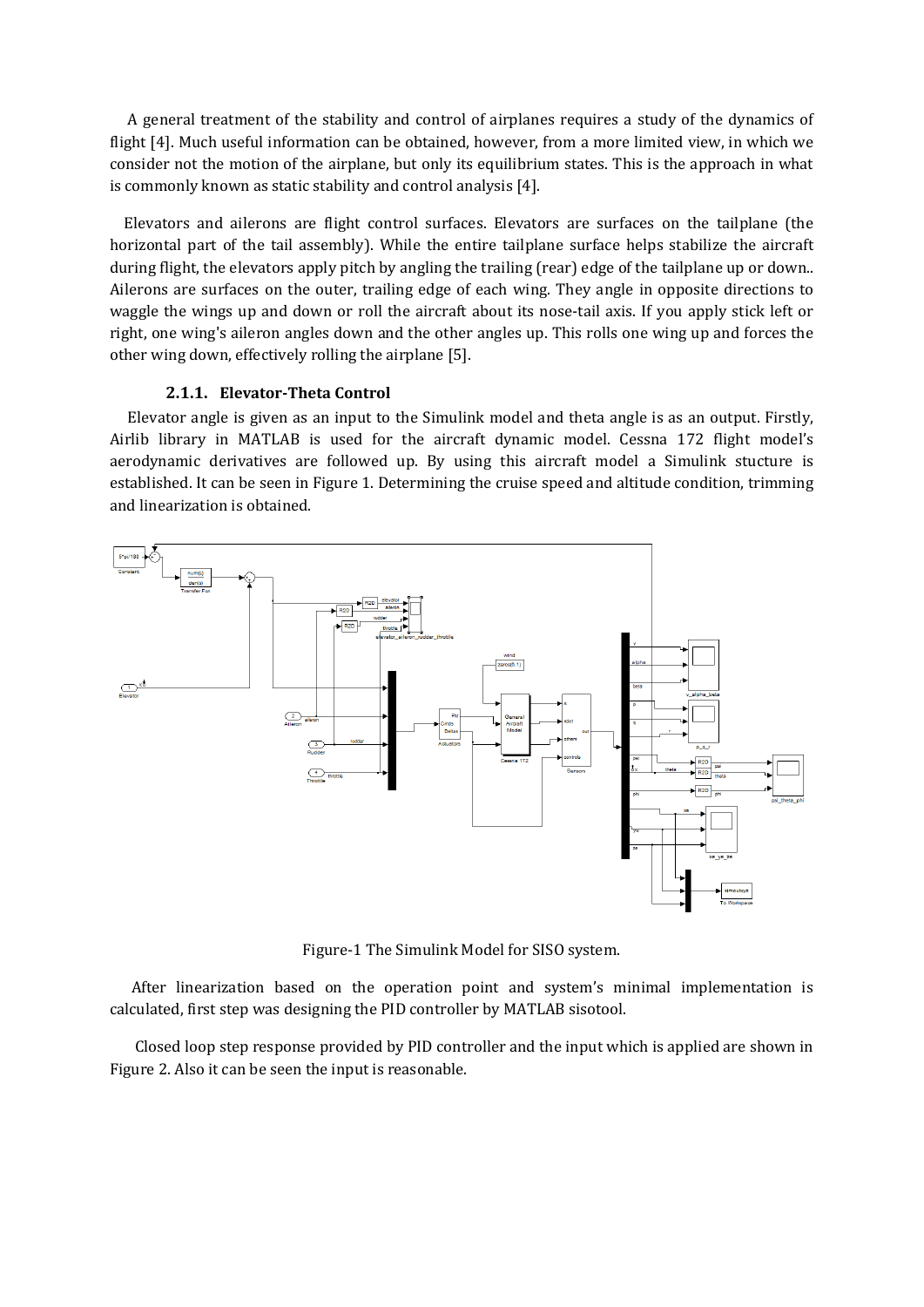

Figure-2 Theta output and Elevator input step responses for the PID controller

 PID control structure is built for supported flight mode applied to the Simulink model's input which is the change of the elevator angle is shown in the Figure 3. The output of the system theta angle is shown in the Figure 4. Designed controller's impact of the other angles can be seen in the Figure 4. It can be seen that the psi and phi angles are not affected from the controller and remained around zero.



Figure-3 and 4. Changes of elevator, aileron, rudder and throttle as results of the applied controller. Changes of psi, theta and phi as results of the applied controller.

## **2.1.2 Aileron Phi Controller**

Aileron is the control surface which operates the rolling of the UAV. This surface is the input of the MATLAB model. The output is the phi angle which is the rolling angle.

 After linearization based on the operation point and obtained system's minimal implementation and PID controller's transfer function is calculated by MATLAB sisotool. Derivative filter is used to create a more resistant against noises and more realistic D parameter.

 Closed loop step response provided by PID controller and the input which is applied are shown in Figure 5. Also it can be seen the input and output are reasonable.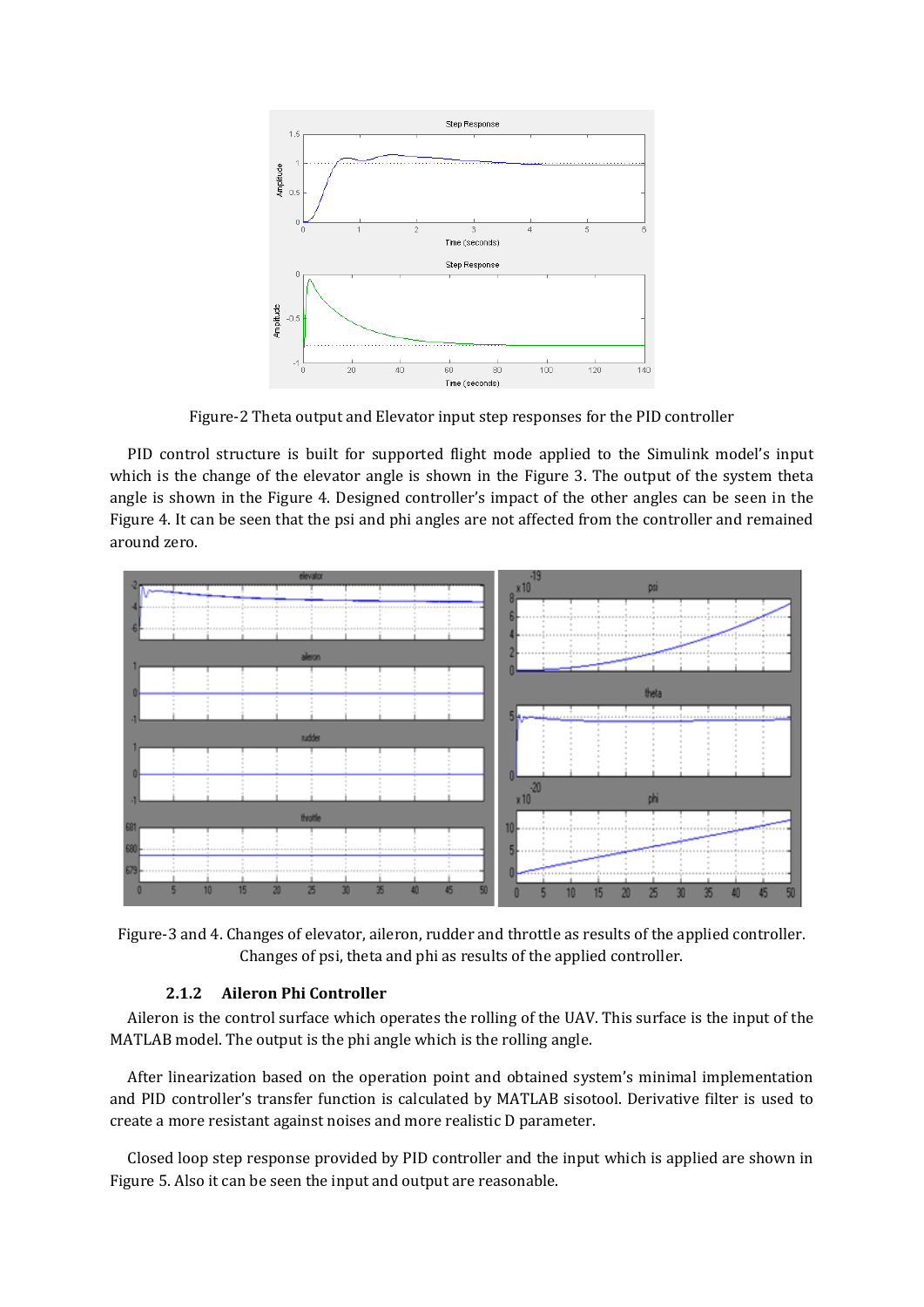

Figure-5 Phi output and Aileron input step responses for the PID controller

 PID control structure is built for supported flight mode applied to the Simulink model's input which is the change of the aileron angle is shown in the Figure 6. The output of the system phi angle is shown in the Figure 7. Response settles without overshoot and around 3 seconds. Designed controller's impact of the other angles can be seen in the Figure 6 and 7. When the UAV roll over to its side the theta angle should change a bit because of the flight dynamics cross impacts. Besides UAV will trun in time which means psi angle will change. If these cross angles are undesirable, for instance if UAV's rolling over without changing theta is desired, two controllers (elevator-theta and aileronphi) should be used together or multiple input multiple output controller should be designed.



Figure-6 and 7 Changes of elevator, aileron, rudder and throttle as results of the applied controller. Changes of psi, theta and phi as results of the applied controller.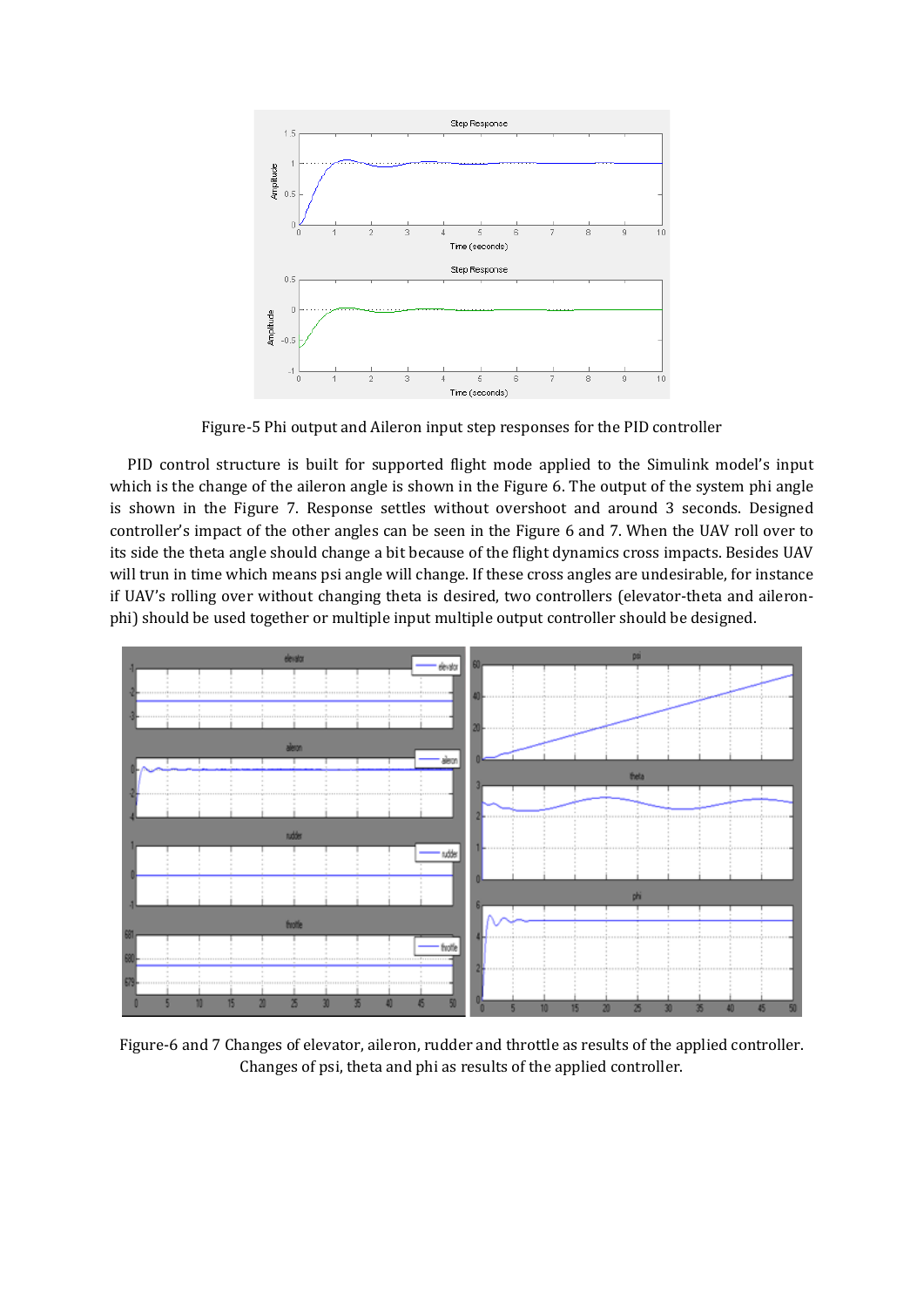

Figure- 8 The Simulink Model for MIMO system.

 It is needed to be checked as if the elevator-theta and aileron-phi single input single output system controllers are working together. For this reason, both SISO system controllers are implemented at the same time. It can be seen in the Figure 8 in the Simulink model, elevator and aileron are as inputs and theta and phi angles are as outputs. It turned out that results were remain the same as the single input and single output systems. The corresponding figures could not be included here due to space limitations but they were exactly the same outcomes as in Figure 3-4 and Figure 6-7.

## **3. TEST PLATFORM**

 State space matrixes are gathered with calculations which explained before aren't always suitable for controlling UAVs. It's needed to be sure that simulation results are good enough to take a flight test with the designed autopilot. To achieve this pre-flight tests which are done by flight simulation are used. Hardware-in-the-loop simulation technique is used in this project as flight simulation. HIL simulation is chosen because actual autopilot and its inertial measurement unit (IMU) can be integrated with simulation.

 This HIL simulation technique needs simulation software and a platform that use to integrate real values to simulation. For simulation software Xplane is chosen because this program let user review and transfer data to any other UDP enabled application and it has various types of plane models. Also the autopilot is designed for Cessna 172 is included in this software. And a platform which performs two axis movements (roll, pitch) to integrate autopilot's IMU is used. Ardupilot mega 2.0 is used as autopilot. Because Ardupilot has its own microcontroller, 6 DOF IMU and barometer, it is chosen. Also it is easy to program Ardupilot. The communication application is used to run all of these in order.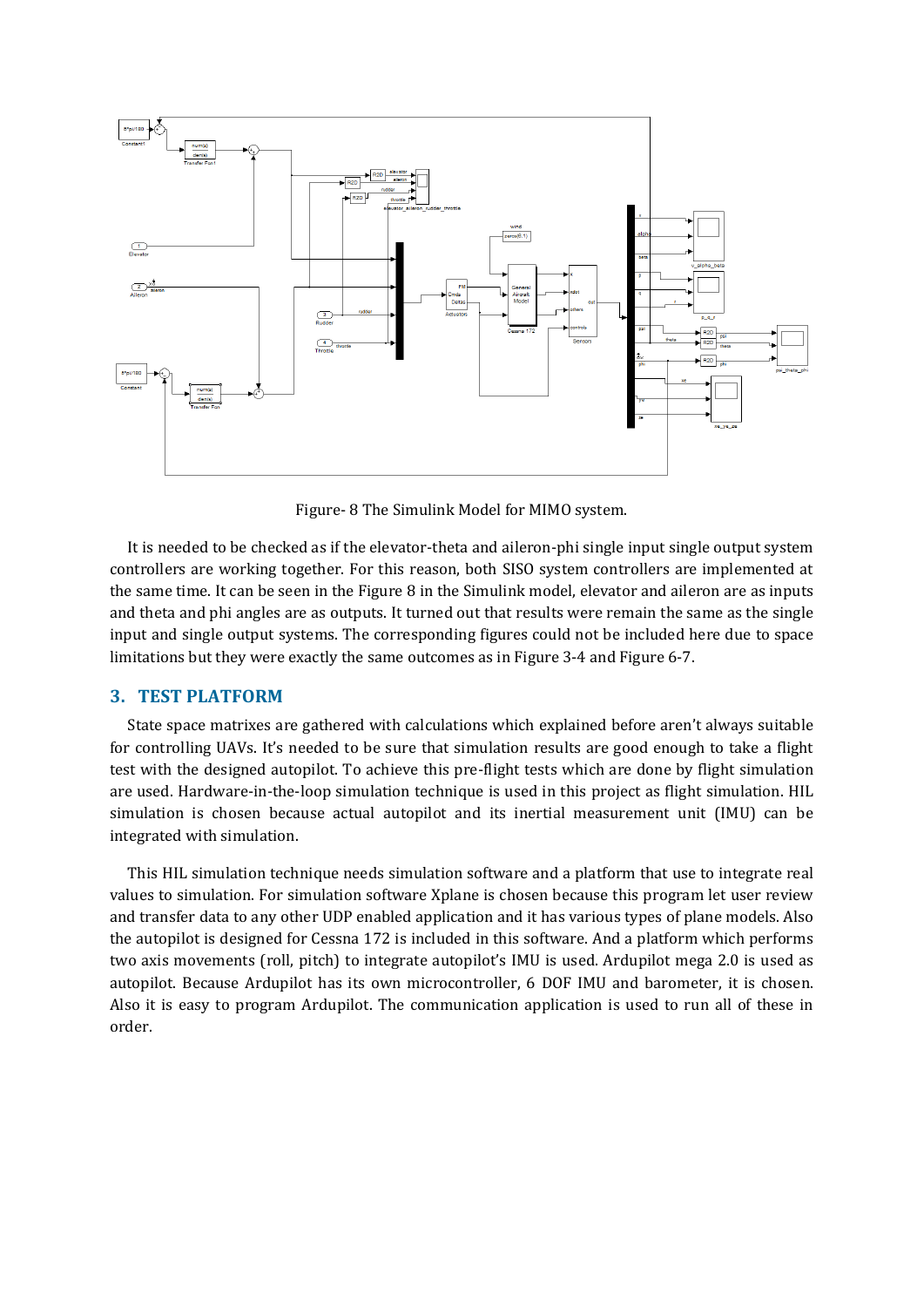

Figure-9 HIL Test Platform and Xplane Simulations

 HIL simulation performs as follows. Plane fly in the Xplane generate roll and pitch angle values. These values send to UDP port and communication application read listens to Xplane's UDP send data port, captures datasets, distinguishes headers from data and sends angle bytes to the platform's microcontroller unit over serial port. Platform's microcontroller reads these values as reference values for pitch axis PID and yaw axis PID. Platform output and PID inputs are obtained by reading encoders which are connected to motors' shafts. Then each PID controller calculates their output and drives related motors which are individually connected to separate control surfaces. That surface is placed to desired angle. Therefore autopilot can be put over this platform and can operate on its own. Also transmitter and receiver are needed to give command to autopilot. Autopilot calculates new values for aileron and elevator according to given command and send them to serial port. The communication applications read them and convert them to messages Xplane can understand and write to UDP port which Xplane is listening. Xplane reads these values and actuates elevator and aileron according to these values. And plane state is changed based on these changes, new angle values are occurred.

 Stabilizer is the first step of designing autopilot to test it at stabilizing mode. Reliable autopilot matrixes have been chosen after tests are made. Selected autopilot's results are shown in Figure 10 and 11.



Figure-10 and 11 Pitch (left side) and Roll (right side) Axes Stabilization Results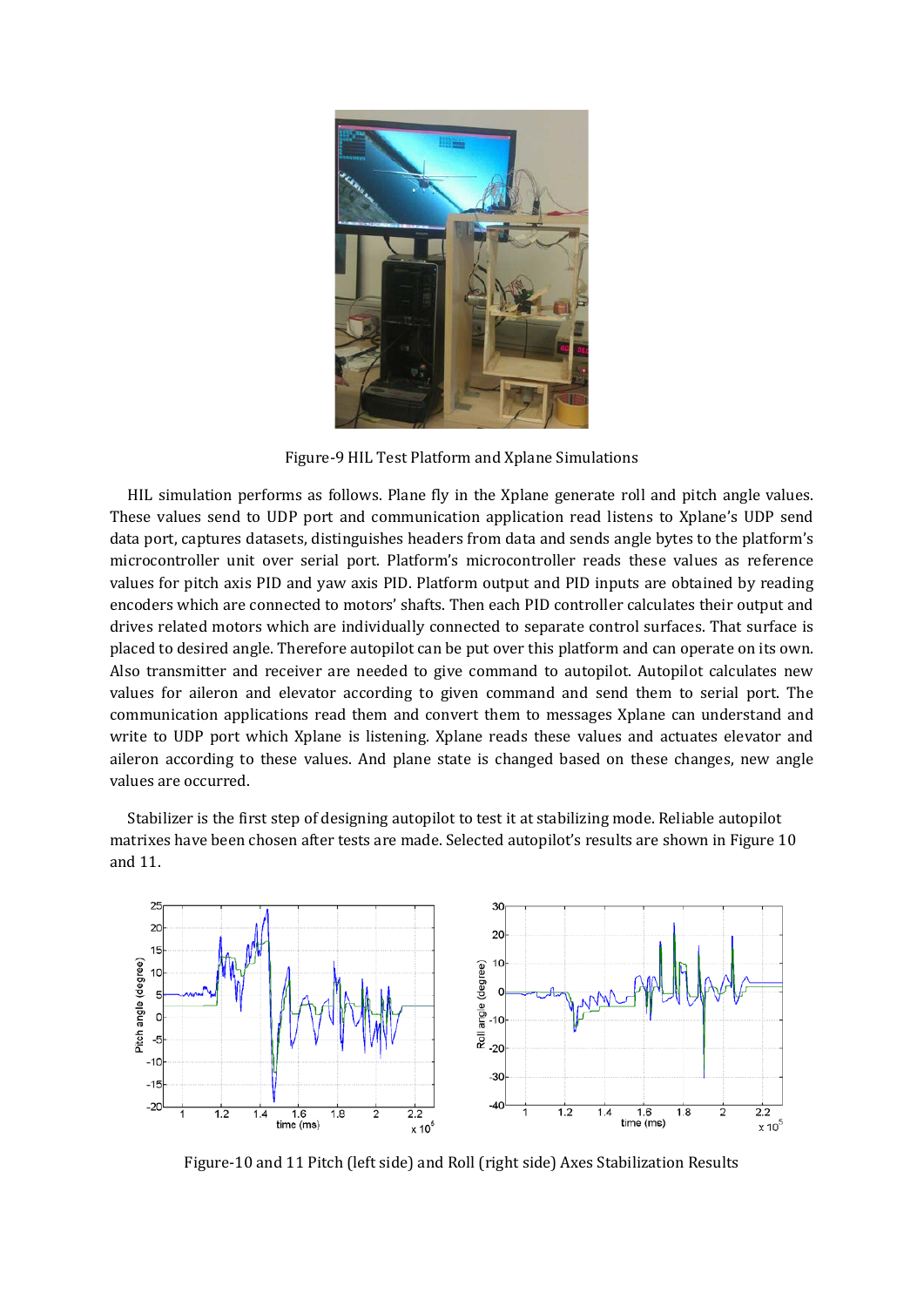In Figure 10 and 11 the autopilot created runs in stabilizer mode. In this mode it is possible to do maneuvers like rolls and loops but if the sticks were released then autopilot will level the plane. It can be seen that the plane is levelled when maneuvers were done in the Figure 11. Maneuvers were done for pitch angle at 12th to 14th seconds of simulations and levelled at around 17th seconds. Maneuver was done for roll angle around 16th second of simulation and levelled around 17th second then another maneuver was done around 19th second of simulation and levelled around 2 seconds of simulations. Other times stabilizer mode of autopilot was not been active.

## **4. CONCLUSION AND THE FUTURE WORK**

 In this paper we outlined the design of elevator and aileron stabilizer for UAVs and using data obtained from Xplane simulation. These data are processed by a system identification process utilizing MATLAB and a dynamically model of the aileron and elevator behaviors are obtained. These models are used to construct PID controllers for these surfaces and hardware in the loop simulations using a custom 3 degree of freedom moving platform confirm that the designed controllers successfully.

 In future work surface loss scenarios are considered and to eliminate the impact of these losses controllers will be developed based on this study.

# **5. ACKNOWLEDGEMENTS**

The authors would like to thank the Scientific and Technological Research Council of Turkey (TÜBİTAK) for supporting this work under project number 113E581.

#### References

[1] Gundlach, J., (2012), *Designing Unmanned Aircraft Systems: A Comprehensive Approach.* AIAA Education Series, Virginia

[2] Korkmaz, H., Ertin, O.B., Kasnakoglu, C., and Kaynak, Ü., Design of a Flight Stabilizer System for a Small Fixed Wing Unmanned Aerial Vehicle Using System Identification. *Advances in Control and Automation Theroy for Transportation Applications (ACATTA 2013), Istanbul, Turkey on September 16- 17,2013*

[3] Nelson, R.C., (1998) *Flight Stability And Automatic Control.* (Second Edition) McGRAW-HILL International Editions: Aerospace Science & Technology Series

[4] Etkin, B., & Reid, L.D., (1995) *Dynamics of Flight Stability and Control Third Edition.* Hamilton Printing Company

[5] *The Basics of Flight.* website: http://www.aviastar.org/theory/basics\_of\_flight/control.html



**Seyma Akyurek** is currently a master student at the Electrical & Electronics Engineering Department, TOBB University of Economics & Technology, Ankara, Turkey. She received the BSc degree in Electrical & Electronics Engineering in 2014 from the TOBB University of Economics & Technology, Ankara, Turkey. Control systems and autopilot design for UAVs are her current research areas.